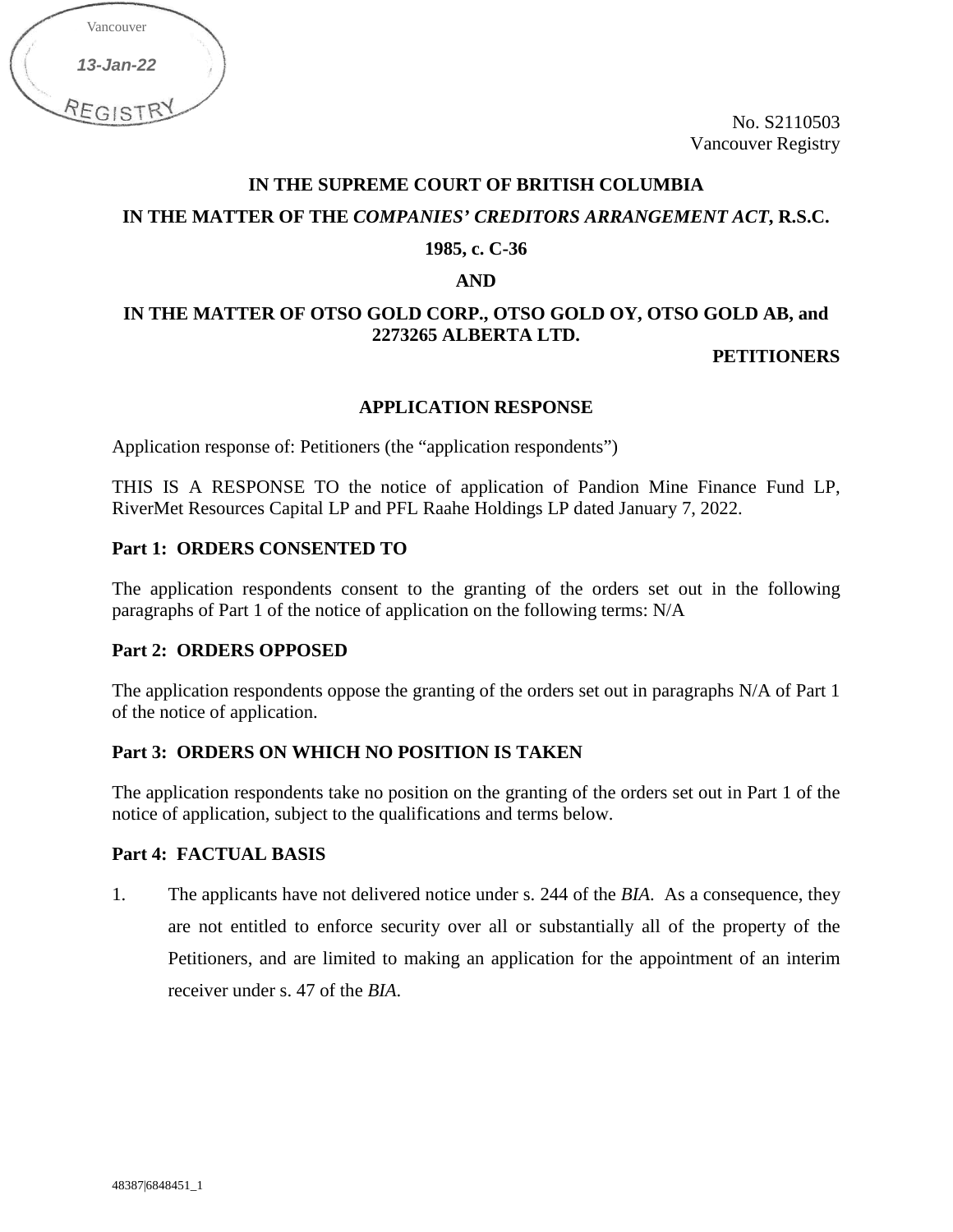#### **Amounts owing to Pandion**

- 2. Pandion advanced approximately US\$32 million to Otso and it now claims US\$95 million although its claim is an apparent attempt by Pandion to "read down" the provisions of the relevant agreement as it knows that they are unenforceable on their plain language. On the face of the Consent and Agreement, the apparent amount owing would be approximately US\$118 million. Pandion's claim includes:
	- (a) A cash payment in respect of the value of the gold discount that Otso was obliged to pay over time and upon the sale and delivery of gold. That cash payment is not a present value, and not discounted;
	- (b) A cash payment in respect of the "upside participation" right by which Pandion was entitled to payments om future sales of gold if the price increased above a certain threshold; and
	- (c) Amounts paid in respect of a maintenance loan.
- 3. On the face of the Consent and Agreement, the underlying debt amount is also repayable, though that amount is not apparently claimed by Pandion.
- 4. The Petitioners do not accept that Pandion's debt is in the amount claimed:
	- (a) First, the Petitioners do not accept that the language of the agreements is unambiguous, such that it is clear that the effect of the Petitioners' insolvency filings was to render the full amounts payable as asserted by Pandion:
		- (i) First, the Consent and Agreement suggests that the debt obligations are "recharacterized and consolidated", but on the event of a Deferment Termination Date only the "consolidation" actually terminates, and it does not address the effect of a Deferment Termination Date on the recharacterization of the obligations; and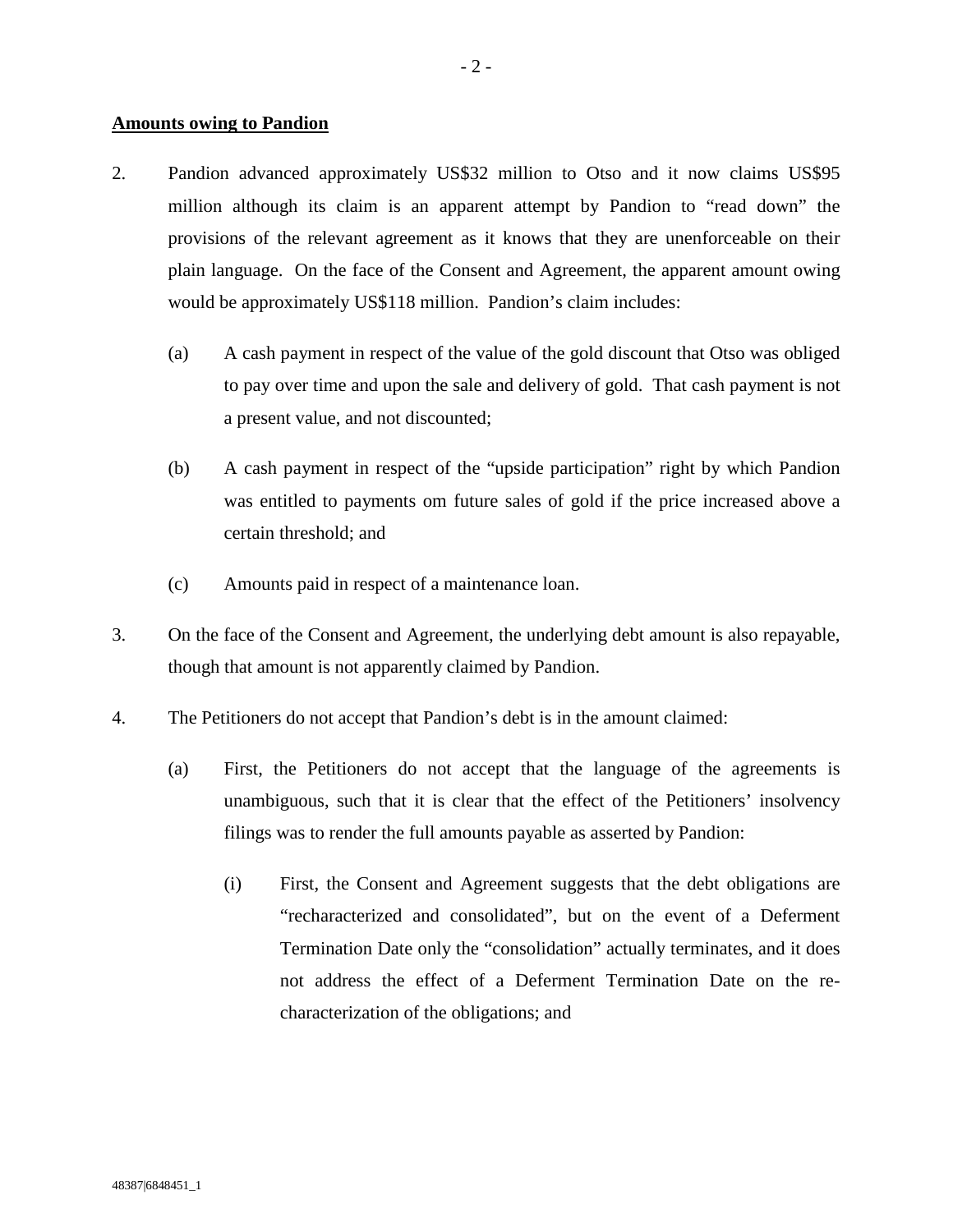- (ii) Second, on a Deferment Termination Date the "deferment" shall automatically terminate, yet the Deferred Payment Amounts become immediately due and payable; and
- (b) Second, even if the agreements do on their face increase the amount owing to Pandion, such contractual provisions amount to an unenforceable penalty clause under New York law. The effect and substance of s. 2.1 of the Consent and Agreement and the underlying Pre-Paid Gold Forward Agreement is to impose payment obligations and, and upon default, to increase the amount payable in a manner consistent with an unenforceable penalty clause in New York). In the case of the Consent and Agreement, the obligation on the Petitioners is to make a payment, and in the case of the Pre-Paid Gold Forward Agreement their obligation is to deliver gold; in either case, if they default in those obligations, then Pandion is purportedly entitled to immediate payment, on a non-discounted basis, of:
	- (i) All future gold discounts to which it would be entitled; and
	- (ii) All potential future upside participation based on the price of gold as of the date of breach.
- 5. Further, the language of the Consent and Agreement (which purports to entitle Pandion to repayment of both the debt amounts and revenue in respect of future amounts) is determinative of that question, and is inconsistent with the amounts that Pandion is actually claiming.
- 6. The Petitioners have obtained a preliminary opinion from experts in NY with respect to the enforceability of penalty clauses. Once the Petitioners and Pandion have joined issue on the quantum of the indebtedness, the Petitioners anticipate delivering further expert evidence addressing the impact of the Pre-Paid Gold Forward agreement specifically.
- 7. The Petitioners anticipate taking the position, when the matter arises for determination, that the Pandion debt is limited to \$23 million.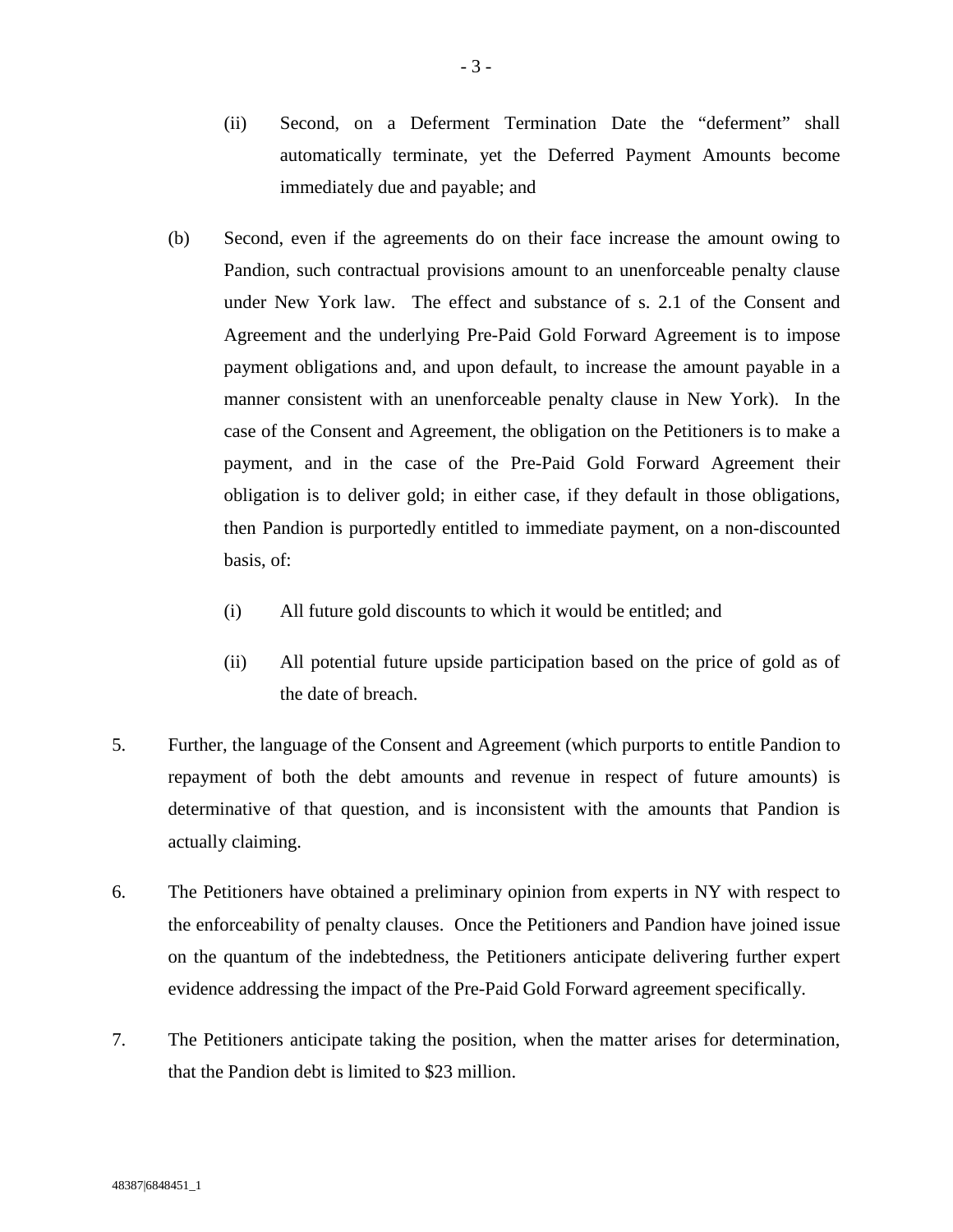8. In the circumstances of this case, there should be no distributions, and no credit bids, until the quantum of Pandion's debt has been determined. Further, as in any bankruptcy or CCAA process, any other stakeholders with an economic interest in the valuation of that claim should be entitled to participate in that process.

#### **Choses in Action**

- 9. If a receiver is appointed, then the receiver should not be appointed over choses in action, or claims by any of the Petitioners against any of Pandion Mine Finance Ltd., PFL Raahe Holdings LP, Lionsbridge Capital Pty. Ltd., Westech International Pty. Ltd., and any of the Petitioners' former directors or officers.
- 10. There is evidence that Pandion and the Petitioners' former directors were working together, and that the Petitioners' former directors were working in a manner to favour the interests of Pandion in a manner inconsistent with their obligations to act in the best interests of the companies. The Petitioners have a potential claim against Pandion and Lionsbridge in respect of these actions.
- 11. Further, the Petitioners' largest shareholder Brunswick Gold Limited ("BGL") has commenced proceedings against Pandion, Lionsbridge, and Westech in respect of disclosure made by the Petitioners in connection with BGL's investment. They may also commence a claim against the Petitioners in respect of that same disclosure. In that case, the Petitioners would also have a potential claim the individuals responsible for such faulty disclosure.
- 12. The Petitioners have claims worthy of investigation, and which may generate a return for stakeholders. Pandion may have motivation to compromise those claims by putting them in the hands of a receiver.
- 13. To the extent a receiver is to be appointed, claims and potential claims of the Petitioners against Pandion Mine Finance Ltd., PFL Raahe Holdings LP, Lionsbridge Capital Pty. Ltd., Westech International Pty. Ltd., and any of the Petitioners' former directors or officers should be excluded from the property of the Petitioners over which the receiver is appointed.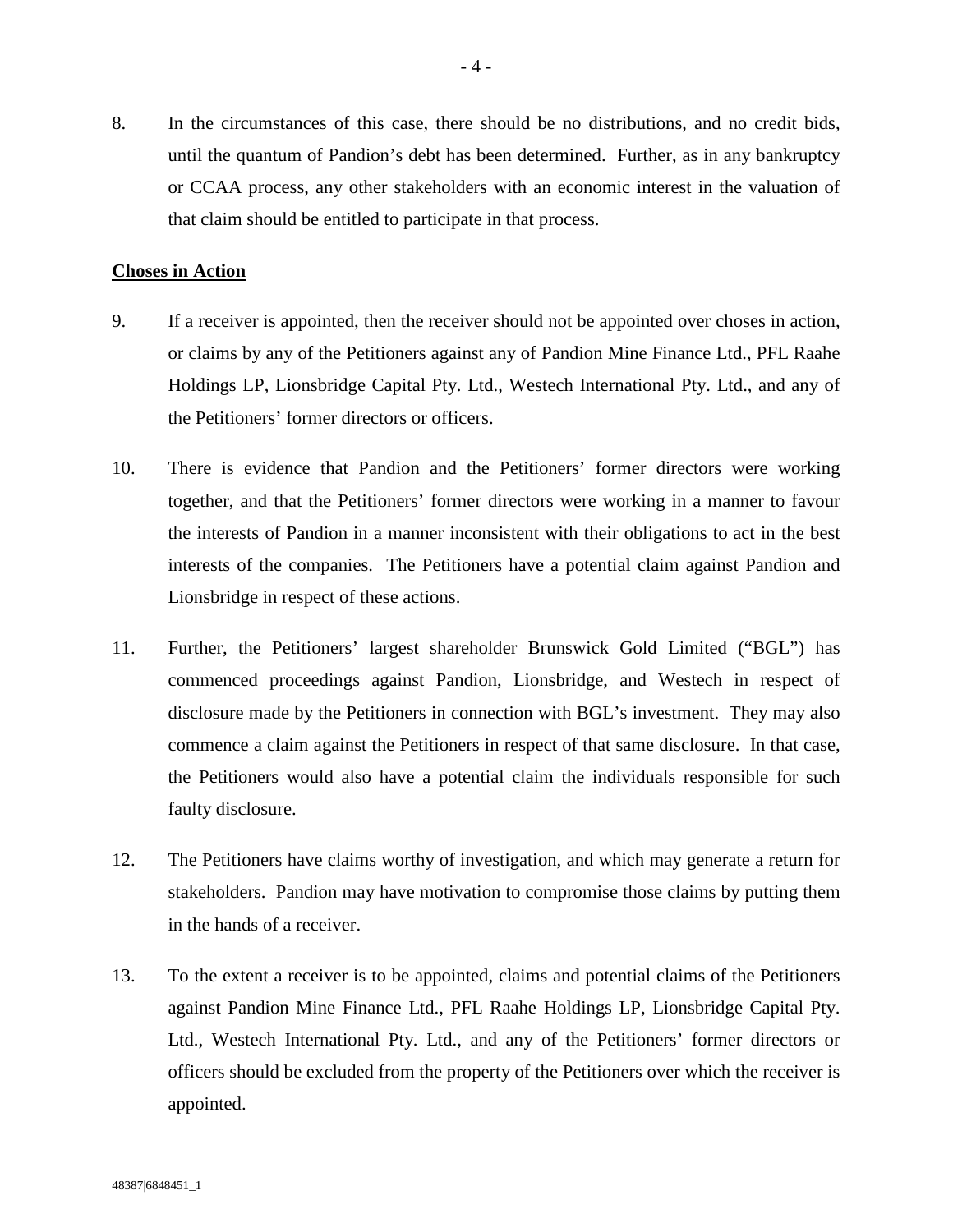#### **Part 5: LEGAL BASIS**

- 1. The Petitioners rely on sections 243 and 244 of the *BIA*.
- 2. The Pandion loan documentation is governed by New York law. The Petitioners have adduced evidence that, under New York law, the provision of the Consent and Agreement requiring payment of funds in excess of \$23 million constitutes a penalty clause and is thus unenforceable.
- 3. There is authority that claims against the secured lender should be from the property secured by way of a security agreement:

I accept the submissions of the plaintiff that security agreements must be interpreted in accordance with general principles of contractual interpretation and, as commercial contracts, must be interpreted so as to avoid commercial absurdity. Buildevco Ltd. v. Monarch Construction Ltd. 1990 73 O.R. (2nd) 627 (H.C.); Chitty on Contract (27th ed.) at 583; McLaren "Secured Transactions in Personal Property in Canada" (2nd ed.) volume 2 at 2-12. In keeping with this principle, if a security agreement gives the lender the right, upon default, to pursue causes of action belonging to the debt-or, it should be interpreted to apply to causes of action against third parties and not causes of action against the lender itself. To interpret it as including causes of action against the lender itself would be absurd and manifestly unfair as it would grant lenders an absolute shield in their dealings with debtors with whom they have entered into a general security agreement and would have the effect of precluding virtually all lender liability actions where the lender holds a general security agreement.

*1239745 Ontario Ltd. v. Bank of America Canada*, [1999] O.J. No. 3178, 90 A.C.W.S. (3d) 562, (Ont. S.C.J.)

### **Part 6: MATERIAL TO BE RELIED ON**

- 1. Affidavit #5 of Thomas Dillenseger, sworn January 12, 2022.
- 2. Affidavit #1 of Dan Andersson, sworn January 11, 2022.